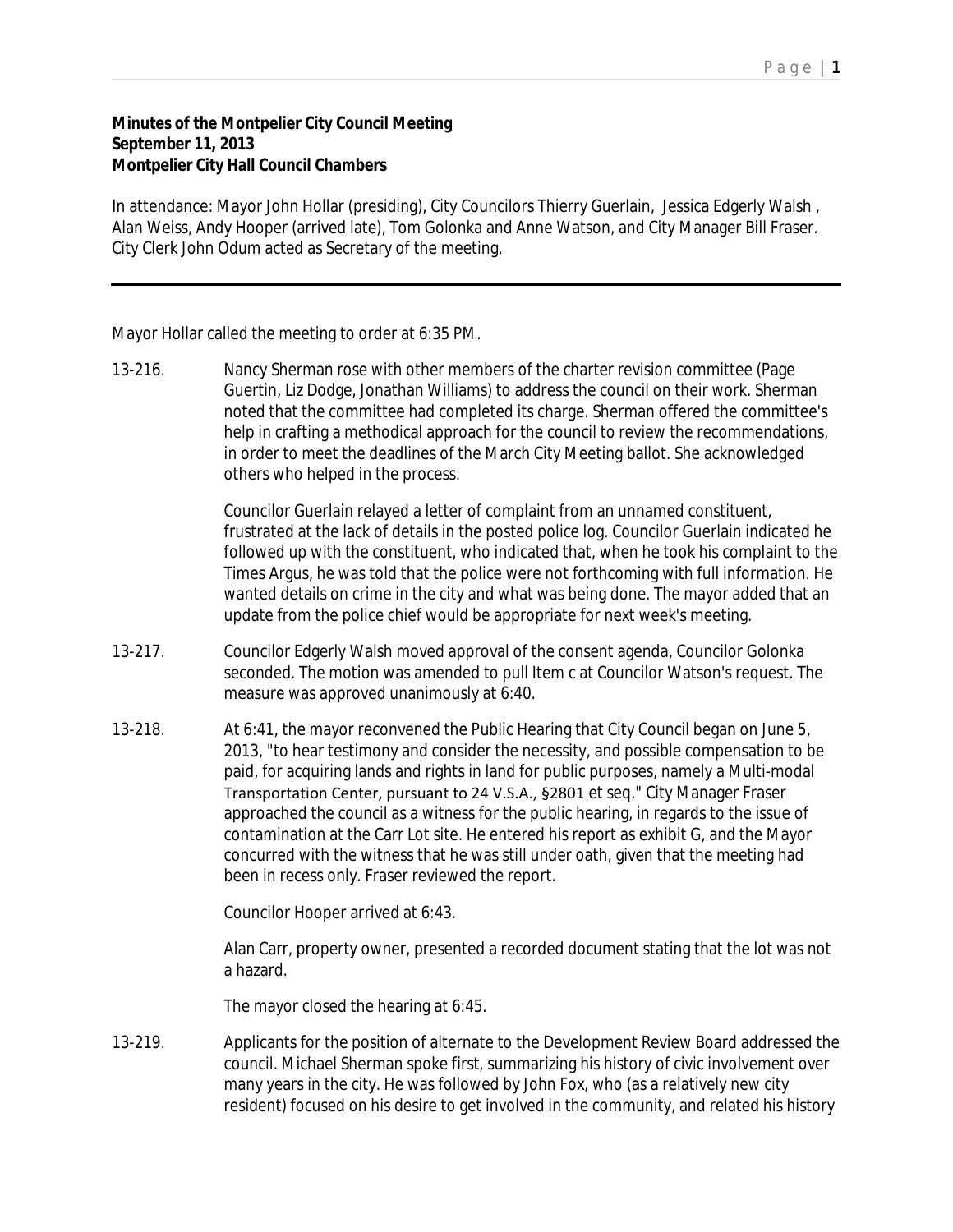of, and approach to ,community action in previous places he'd lived. Councilor Weiss asked Mr. Fox what he felt the most important function of the DRB was. Mr. Fox touched on his general philosophy, and placed it in context with a proposal relating to Vermont College.

Kate McCarthy then approached the council to present her perspective on the town as a relatively new resident, and suggested she would be a good fit (as a professional/credentialed planner) for the complexities that face the body.

Councilor Watson moved the council enter into executive session to discuss the appointment. Councilor Guerlain seconded. The motion passed unanimously at 6:57.

Councilor Watson moved the council come out of executive session, Councilor Golonka seconded. The motion carried unanimously at 6:59.

Councilor Guerlain moved that Kate McCarthy and Michael Sherman be appointed alternates to the Design Review Board. Councilor Weiss seconded. The motion passed unanimously at 7:00.

13-220. Tawnya Kristen and Meredith Burkett from the Green Mountain Transit Agency approached the council to give an update on the circulator bus route.

> Councilors Watson and Golonka had questions about the long-term expectations and stability of funding for the route. Councilor Edgerly Walsh asked for confirmation that, under current ridership rates, the funding should remain consistent, before also asking about route deviation requests and how they are handled.

Nancy Sherman rose to recognize Harris Webster and Marilyn Mode who had worked with GMTA. Harris Webster then rose, representing VT Interfaith Action, to speak about the importance of the circulator bus to that group, and noted the work they had done to support it. Ms. Mode followed Mr. Webster to the microphone and also spoke of the importance of the circulator to many, especially to many area seniors.

13-221. Julie Hendrickson approached the council on behalf of the Montpelier Community Fund to request a \$118,000 grants budget. She reviewed the previous year's allocation, and indicated the body would like to move the application deadline to November 15.

> Councilor Hooper questioned the proper way to approve the request, given that it would attach to the next year's budget, which had not been discussed yet, let alone approved. Councilor Edgerly Walsh asked about carryover, as well as the reporting requirement for grantees.

Councilor Weiss asked about the definition of "arts grants." He also questioned the adequacy of the allotted arts grant monies, as well as what sorts of grants have been made.

Councilor Guerlain, after disclosing for the record that Ms. Hendrickson is his wife, followed up on Councilor Hooper's concerns about approving a request that impacts next year's budget before that budget is crafted. He advocated for provisional language (which the City Manager indicated should be mirrored in grantee notifications, should those notifications come prior to the City Meeting).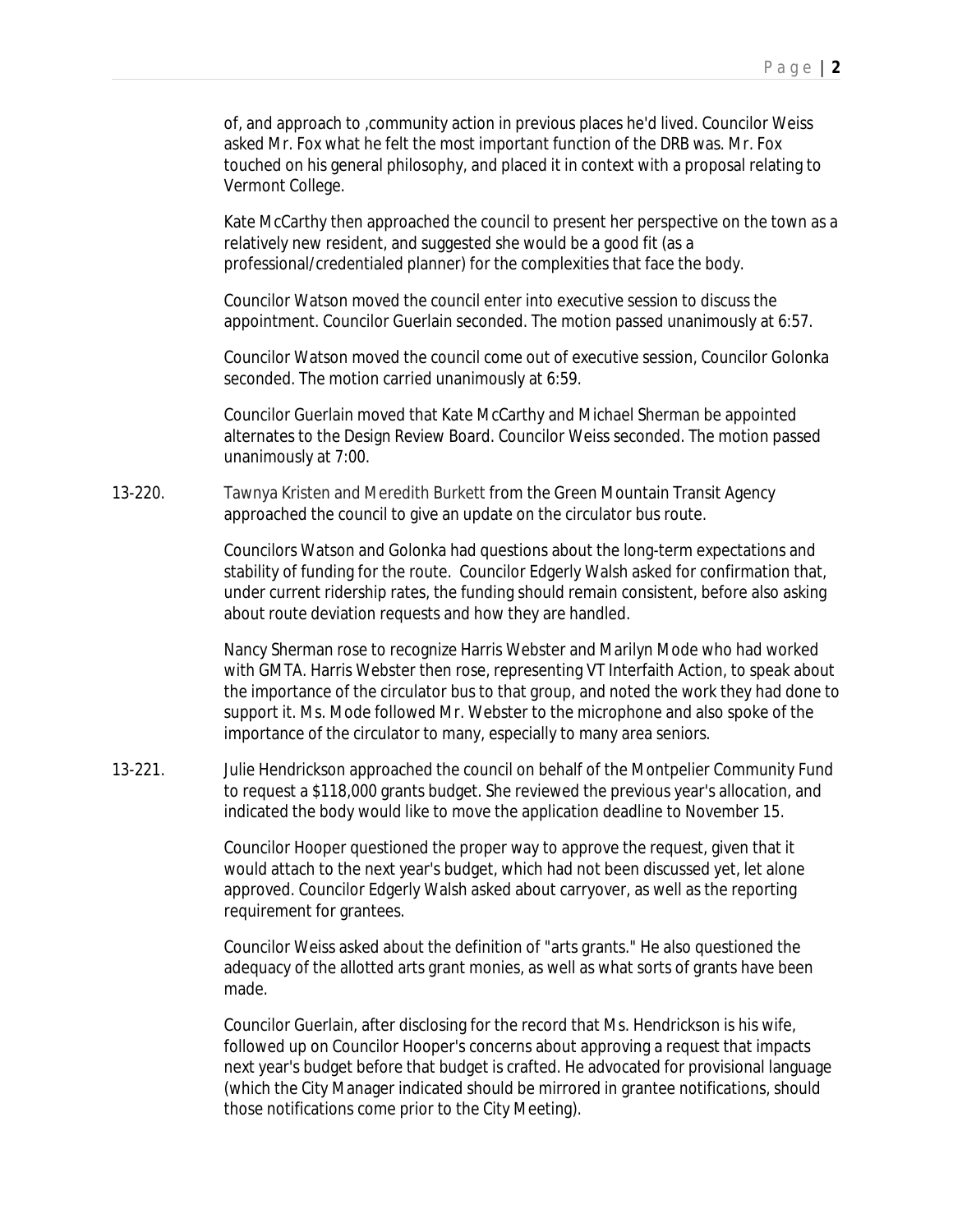Councilor Watson moved the council approve a November 15 deadline for grant applications to the Community Fund and provisionally level-fund the Community Fund's budget, contingent upon a final budget proposal and voter approval. Councilor Watson seconded. The motion passed unanimously at 7:25.

13-222. At 7:25, the mayor opened the first public hearing to consider a proposed amendment to the City's Code of Ordinances, Article VII, PARKING AND PARKING METER ZONES, as it relates to parking on East State Street.

> Todd Law,(Public Works Director) indicated that two residents had expressed concerns about a blind spot created by the recent additional parking added to State Street, and that these concerns were the basis of the proposed changes.

> Councilor Edgerly Walsh expressed frustration that this issue had not been anticipated and addressed by city staff previously. Councilor Guerlain spoke positively of the proposal, and had follow up questions about the implementation schedule.

Mayor Hollar asked an (admittedly) unrelated question about gravel in the bike lane heading out of town towards the pool. The mayor also thanked and commended Mr. Law for some of the recent cleanup along the roads.

Councilor Guerlain asked about the legs of some of the construction signs that were creating hazards on some bike paths. Councilor Weiss commended Mr. Law for the work on Berlin Street.

Councilor Guerlain moved that the council pass the 1st reading of the proposed ordinance change. Councilor Edgerly Walsh seconded. The motion carried unanimously (and the public hearing was closed) at 7:39.

13-223. City Manager Fraser and Planning and Development staffer Kevin Casey explained the request for a statement of support of a new, 6-unit housing development on Cedar Street, from the perspective that it works towards the City Council's goal "to create a hospitable environment for residential growth." Casey and Fraser acknowledged it was an unusual request, and explained that complications arise from the fact that the development is in the historic district.

> Councilor Golonka was uncomfortable giving council approval to the project with limited information, and given the potential of antagonizing the Development Review Board. The mayor agreed with Councilor Golonka. No action was taken.

13-224. Councilor Golonka indicated that Tina Ruth was still looking for specific direction on the CVDC and Regional Planning Commission merger, and suggested the body discuss it next week. He indicated he was favorably inclined towards the proposal, but had concerns. The mayor agreed, and suggested Ruth come in next week, as well as someone to speak in favor of it.

> Councilor Guerlain had a question about front porch forum. He also repeated his concerns about the rash of break-ins.

Councilor Weiss reminded the council of the September 30 meeting of the public safety regionalization project.